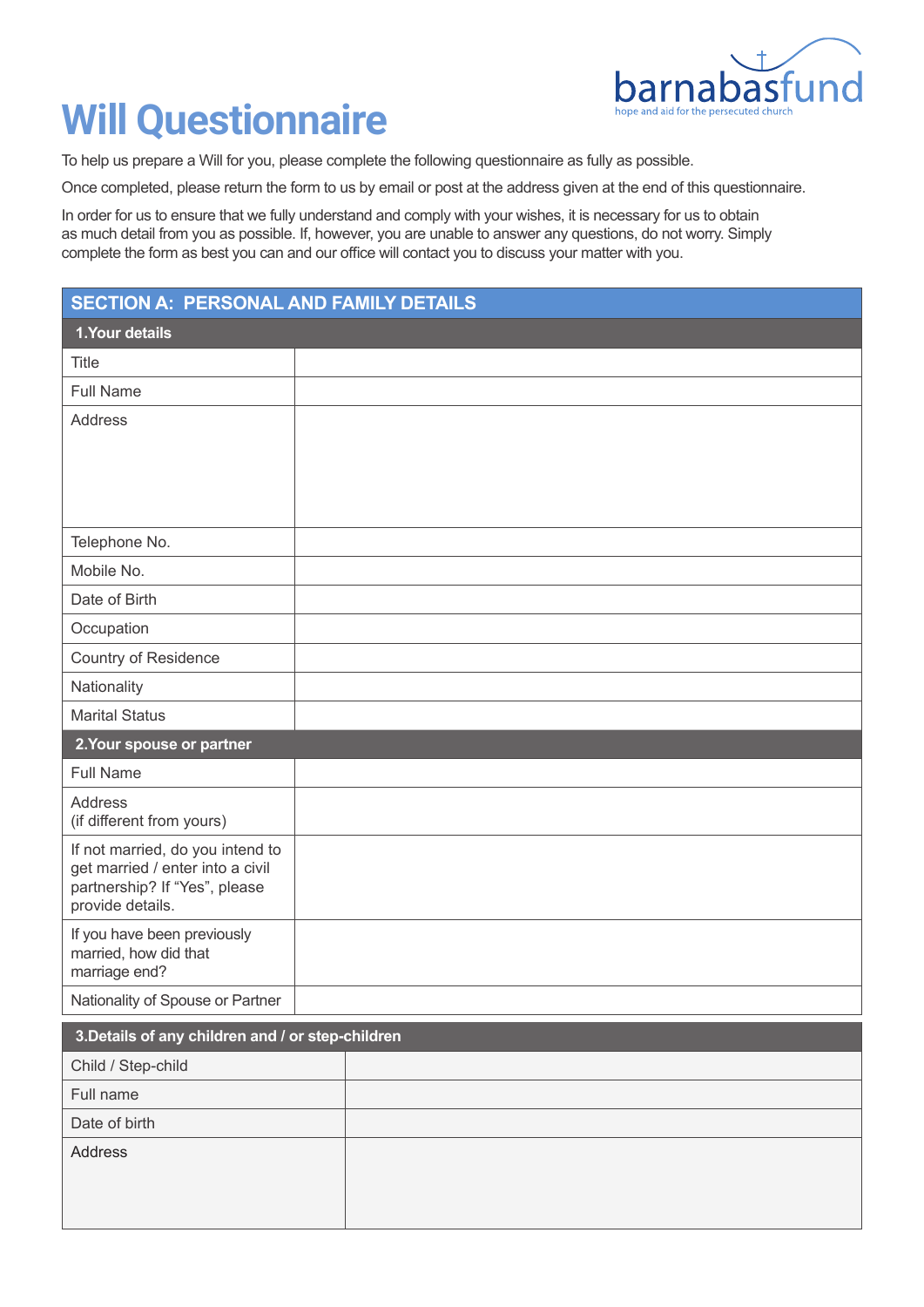| Child / Step-child                                          |  |
|-------------------------------------------------------------|--|
| Full name                                                   |  |
| Date of birth                                               |  |
| Address                                                     |  |
|                                                             |  |
|                                                             |  |
| Child / Step-child                                          |  |
| Full name                                                   |  |
| Date of birth                                               |  |
| Address                                                     |  |
|                                                             |  |
|                                                             |  |
|                                                             |  |
| Child / Step-child<br>Full name                             |  |
| Date of birth                                               |  |
| Address                                                     |  |
|                                                             |  |
|                                                             |  |
|                                                             |  |
| 4. Details of any grandchildren and / or step-grandchildren |  |
| Grandchild / Step-grandchild                                |  |
|                                                             |  |
| Full name                                                   |  |
| Date of birth                                               |  |
| Address                                                     |  |
|                                                             |  |
| Grandchild / Step-grandchild                                |  |
| Full name                                                   |  |
| Date of birth                                               |  |
| Address                                                     |  |
|                                                             |  |
| Grandchild / Step-grandchild                                |  |
| Full name                                                   |  |
| Date of birth                                               |  |
| Address                                                     |  |
|                                                             |  |
| Grandchild / Step-grandchild                                |  |
| Full name                                                   |  |
| Date of birth                                               |  |
| Address                                                     |  |
|                                                             |  |
|                                                             |  |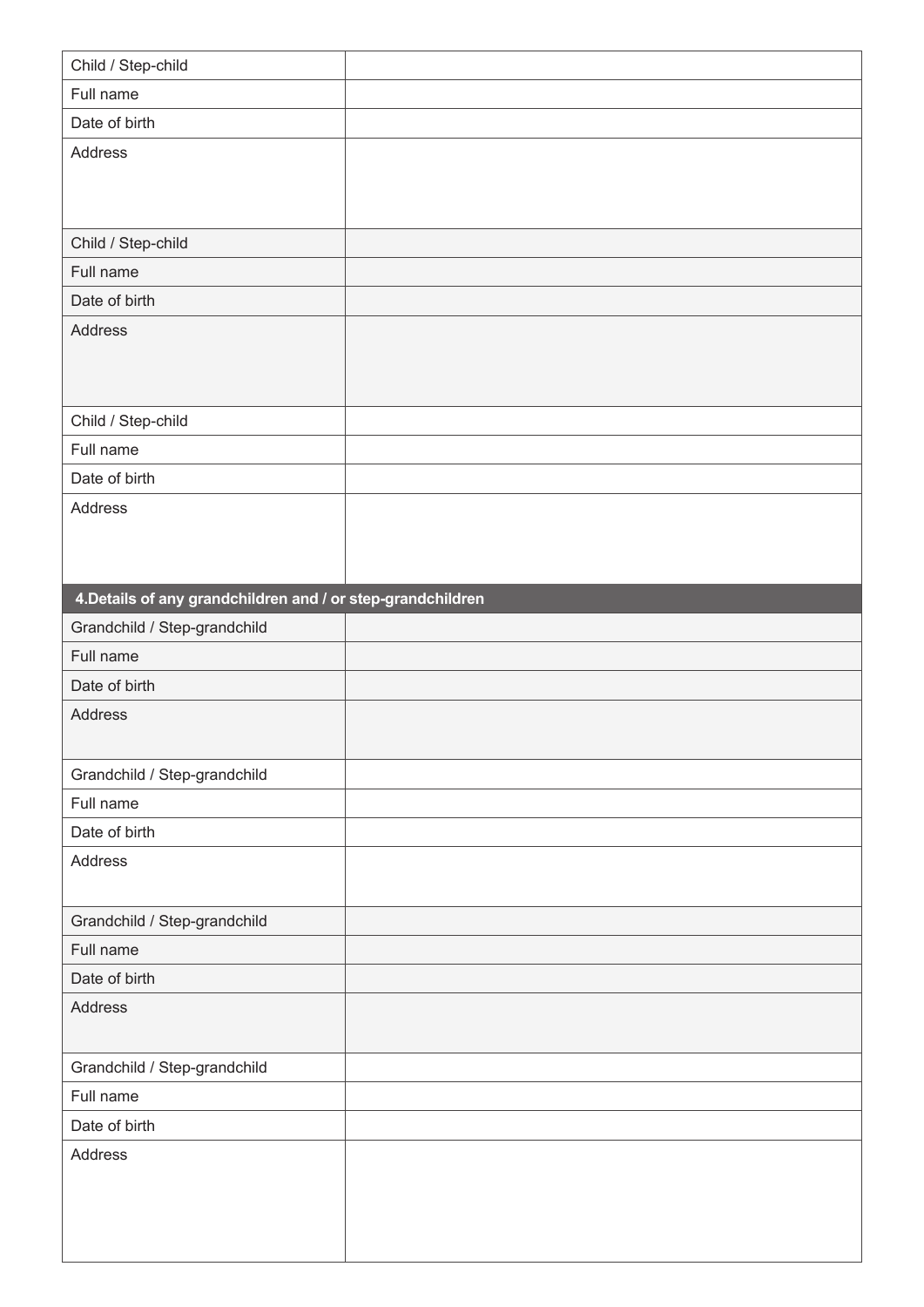| <b>SECTION B: YOUR PROPERTY AND ASSETS</b>                                                                                     |                           |                                            |
|--------------------------------------------------------------------------------------------------------------------------------|---------------------------|--------------------------------------------|
| 5. Property                                                                                                                    |                           |                                            |
| Do you live in a rented property? $\Box$ Yes                                                                                   | $\Box$ No                 | $\Box$ No<br>Do you own your house? If Yes |
| If you own your property, please provide us with the following additional information:                                         |                           |                                            |
| Is your property co-owned? $\Box$ Yes<br>No                                                                                    |                           |                                            |
| Name of co-owner:                                                                                                              |                           |                                            |
| Please give approximate value of<br>the house:                                                                                 |                           |                                            |
| Please give approximate value of<br>any mortgage:                                                                              |                           |                                            |
| $\Box$ No<br>Is the mortgage covered by insurance? Set                                                                         |                           |                                            |
| If yes, please give details of<br>insurer:                                                                                     |                           |                                            |
| 6. Details of assets, liabilities and approximate values                                                                       |                           |                                            |
| <b>Item</b>                                                                                                                    | <b>Approximate Values</b> | In sole name or joint name?                |
| <b>Significant Debts</b>                                                                                                       |                           |                                            |
| Investments                                                                                                                    |                           |                                            |
| <b>Bank and Building Society Accounts</b>                                                                                      |                           |                                            |
| <b>National Savings Accounts</b>                                                                                               |                           |                                            |
| Life Policies / Pensions                                                                                                       |                           |                                            |
| Business Property and Interests /<br><b>Shares in Companies</b>                                                                |                           |                                            |
| <b>Agricultural Property</b>                                                                                                   |                           |                                            |
| <b>Foreign Property</b>                                                                                                        |                           |                                            |
| Property in Trust of which you are a<br>beneficiary and / or over which you<br>have a general power of appointment             |                           |                                            |
| Any lifetime gifts made exceeding £3,000<br>in any one tax year (please indicate<br>amount, to whom and when made)             |                           |                                            |
| Do you expect to receive any<br>inheritances in the near future? (please<br>indicate from whom and likely amount,<br>if known) |                           |                                            |
| <b>SECTION C: YOUR CURRENT WILL</b>                                                                                            |                           |                                            |
| Do you have a Will at the moment?                                                                                              |                           | Date of current Will                       |
| Where is your current Will kept?                                                                                               |                           |                                            |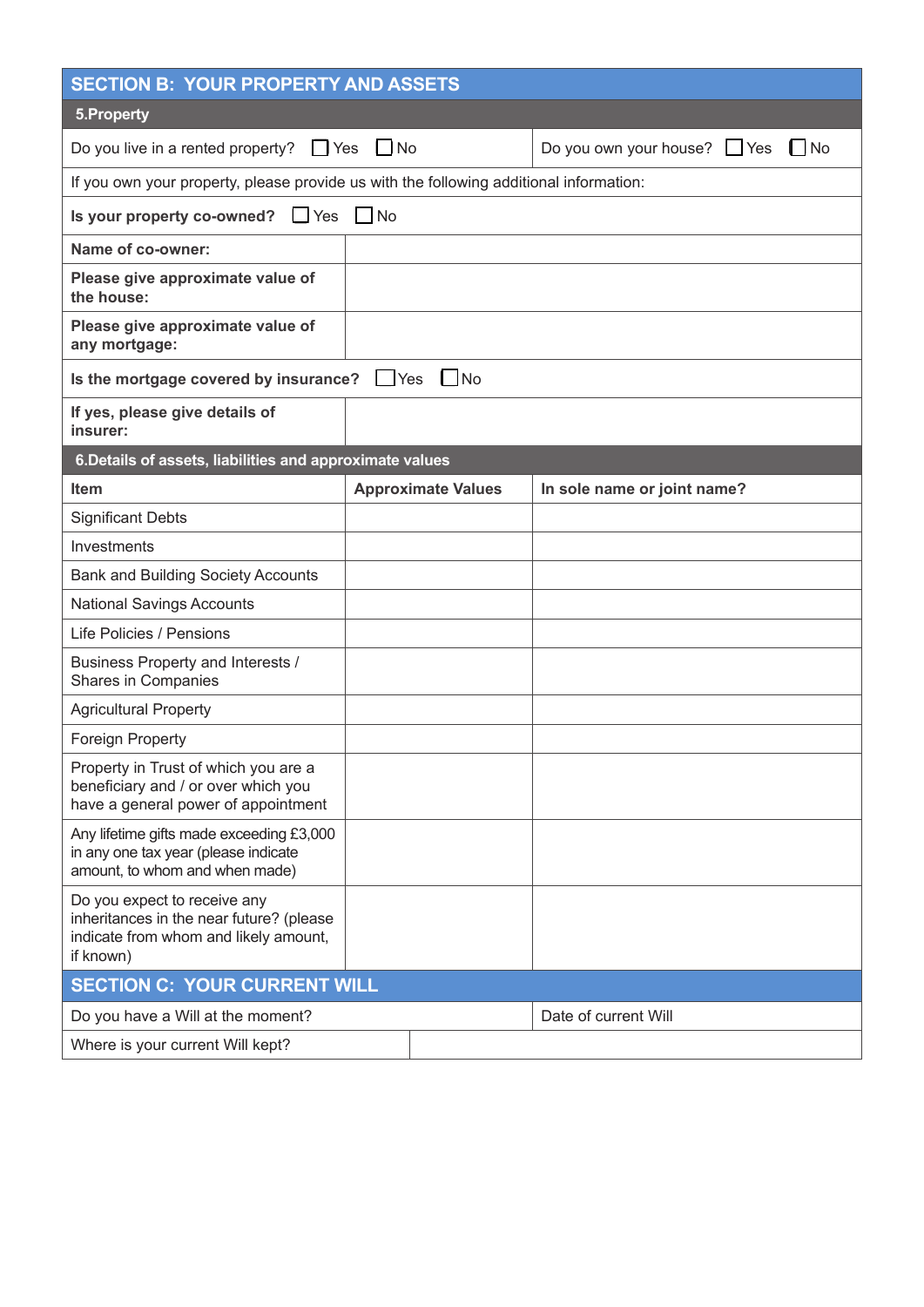| <b>SECTION D: INSTRUCTIONS FOR YOUR NEW WILL</b>                                                                                                                                                                                                                                                                                                                                                      |
|-------------------------------------------------------------------------------------------------------------------------------------------------------------------------------------------------------------------------------------------------------------------------------------------------------------------------------------------------------------------------------------------------------|
| 7. Funeral wishes and organ donation                                                                                                                                                                                                                                                                                                                                                                  |
| If you have any particular wishes concerning your funeral and / or organ donation, please give details if you wish<br>to record them in your Will.                                                                                                                                                                                                                                                    |
|                                                                                                                                                                                                                                                                                                                                                                                                       |
|                                                                                                                                                                                                                                                                                                                                                                                                       |
|                                                                                                                                                                                                                                                                                                                                                                                                       |
|                                                                                                                                                                                                                                                                                                                                                                                                       |
|                                                                                                                                                                                                                                                                                                                                                                                                       |
| <b>8.Guardians</b>                                                                                                                                                                                                                                                                                                                                                                                    |
| If you have children under the age of 18, you should appoint a guardian or guardians for them. If this applies to<br>you, please supply the guardians' full names and address(es) and check that they are willing to act.                                                                                                                                                                             |
| <b>Guardian One</b>                                                                                                                                                                                                                                                                                                                                                                                   |
| Full Name:                                                                                                                                                                                                                                                                                                                                                                                            |
| Address:                                                                                                                                                                                                                                                                                                                                                                                              |
|                                                                                                                                                                                                                                                                                                                                                                                                       |
|                                                                                                                                                                                                                                                                                                                                                                                                       |
| $\Box$ Yes<br>$\Box$ No<br>Has confirmed willingness to act as guardian?                                                                                                                                                                                                                                                                                                                              |
| <b>Guardian Two</b>                                                                                                                                                                                                                                                                                                                                                                                   |
| Full Name:                                                                                                                                                                                                                                                                                                                                                                                            |
| Address:                                                                                                                                                                                                                                                                                                                                                                                              |
|                                                                                                                                                                                                                                                                                                                                                                                                       |
|                                                                                                                                                                                                                                                                                                                                                                                                       |
| Has confirmed willingness to act as guardian?<br>$\Box$ Yes<br>$\Box$ No                                                                                                                                                                                                                                                                                                                              |
| 9.Executors                                                                                                                                                                                                                                                                                                                                                                                           |
| You executors will wind up your affairs following your death and administer your Will. Please supply their full<br>names and address(es) and check that they are willing to act. You can appoint between one and four executors.<br>We would advise that you appoint a minimum of two executors and provide for at least one substitute executor if<br>either of your first choices is unable to act. |
| <b>Executor One</b>                                                                                                                                                                                                                                                                                                                                                                                   |
| Full Name:                                                                                                                                                                                                                                                                                                                                                                                            |
| Address:                                                                                                                                                                                                                                                                                                                                                                                              |
|                                                                                                                                                                                                                                                                                                                                                                                                       |
| $\Box$ Yes $\Box$ No<br>Has confirmed willingness to act as executor?                                                                                                                                                                                                                                                                                                                                 |
| <b>Executor Two</b>                                                                                                                                                                                                                                                                                                                                                                                   |
| Full Name:                                                                                                                                                                                                                                                                                                                                                                                            |
| Address:                                                                                                                                                                                                                                                                                                                                                                                              |
|                                                                                                                                                                                                                                                                                                                                                                                                       |
|                                                                                                                                                                                                                                                                                                                                                                                                       |
| $\Box$ Yes $\Box$ No<br>Has confirmed willingness to act as executor?                                                                                                                                                                                                                                                                                                                                 |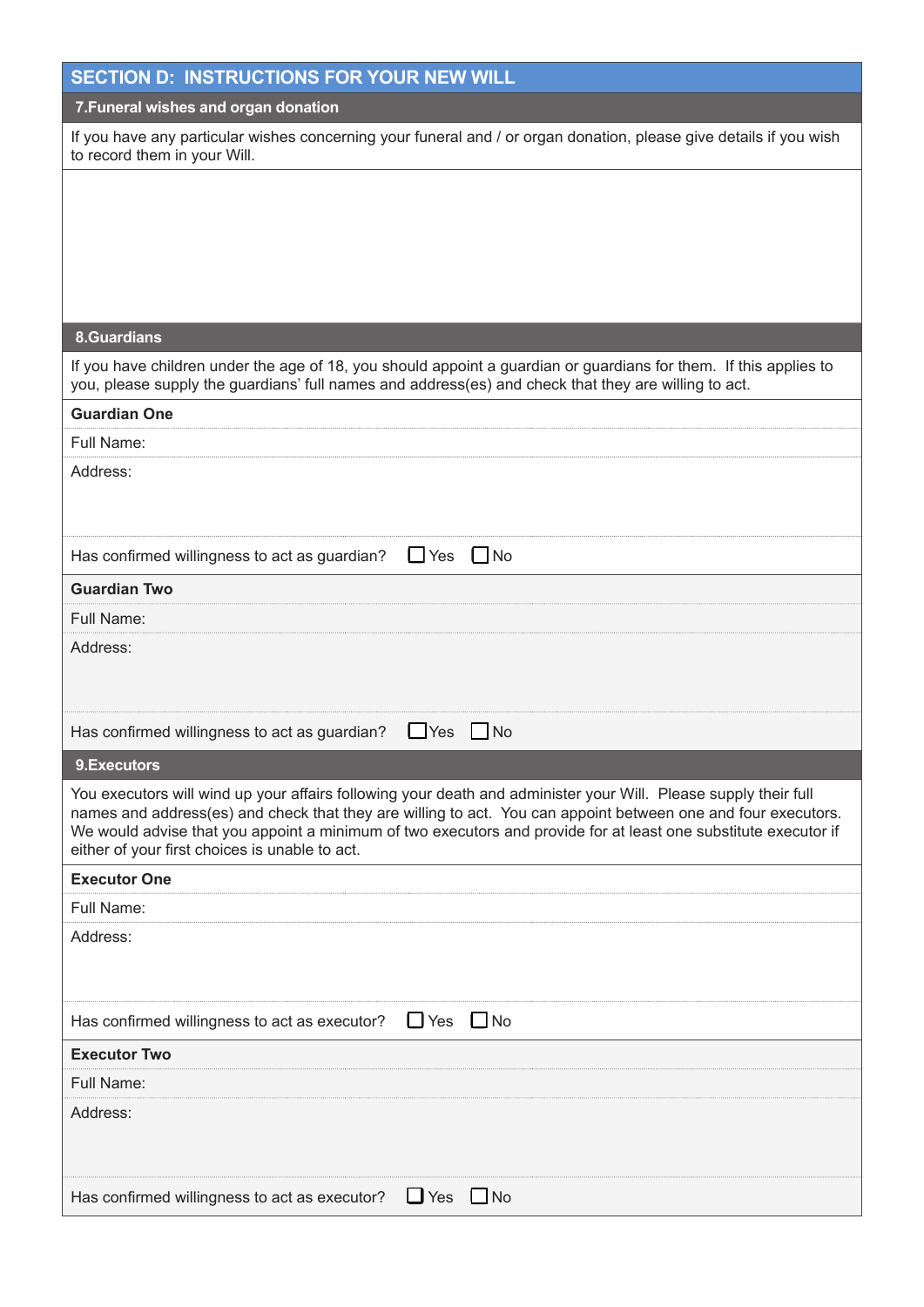| <b>Executor Three / Substitute Executor</b>                                                                                                                            |
|------------------------------------------------------------------------------------------------------------------------------------------------------------------------|
| Full Name:                                                                                                                                                             |
| Address:                                                                                                                                                               |
|                                                                                                                                                                        |
|                                                                                                                                                                        |
| $\Box$ Yes $\Box$ No<br>Has confirmed willingness to act as executor?                                                                                                  |
| <b>Executor Four / Substitute Executor</b>                                                                                                                             |
| Full Name:                                                                                                                                                             |
| Address:                                                                                                                                                               |
|                                                                                                                                                                        |
| Has confirmed willingness to act as executor? $\Box$ Yes $\Box$ No                                                                                                     |
| NB: If you would like a professional executor to be involved, we could provide you with the details of our<br>solicitors who would be more than happy to get involved. |
| 10. Gifts of specific items                                                                                                                                            |
| Item                                                                                                                                                                   |
| Full name of beneficiary                                                                                                                                               |
| Address:                                                                                                                                                               |
|                                                                                                                                                                        |
|                                                                                                                                                                        |
| Any conditions                                                                                                                                                         |
|                                                                                                                                                                        |
| Item                                                                                                                                                                   |
| Full name of beneficiary                                                                                                                                               |
| Address:                                                                                                                                                               |
|                                                                                                                                                                        |
|                                                                                                                                                                        |
| Any conditions                                                                                                                                                         |
|                                                                                                                                                                        |
| Item                                                                                                                                                                   |
| Full name of beneficiary                                                                                                                                               |
|                                                                                                                                                                        |
| Address:                                                                                                                                                               |
|                                                                                                                                                                        |
| Any conditions                                                                                                                                                         |
|                                                                                                                                                                        |
|                                                                                                                                                                        |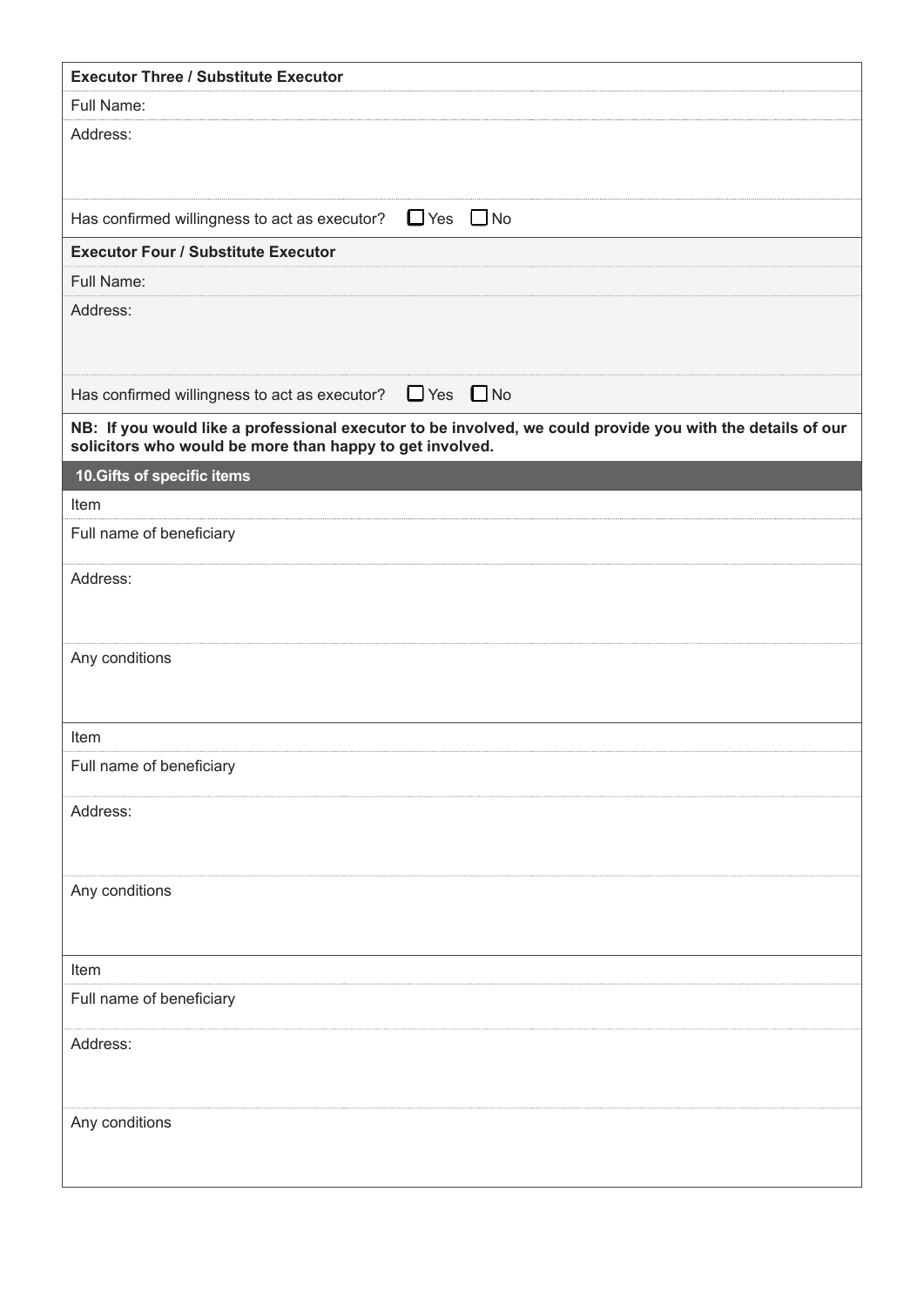| Item                                              |  |
|---------------------------------------------------|--|
| Full name of beneficiary                          |  |
| Address:                                          |  |
|                                                   |  |
|                                                   |  |
| Any conditions                                    |  |
|                                                   |  |
| Item                                              |  |
| Full name of beneficiary                          |  |
|                                                   |  |
| Address:                                          |  |
|                                                   |  |
|                                                   |  |
| Any conditions                                    |  |
|                                                   |  |
| 11. Legacies i.e. gifts of specific sums of money |  |
| Full name of beneficiary                          |  |
| Address:                                          |  |
|                                                   |  |
|                                                   |  |
| Amount £                                          |  |
| Full name of beneficiary                          |  |
| Address:                                          |  |
|                                                   |  |
| Amount £                                          |  |
| Full name of beneficiary                          |  |
| Address:                                          |  |
|                                                   |  |
|                                                   |  |
| Amount £                                          |  |
| Full name of beneficiary                          |  |
| Address:                                          |  |
|                                                   |  |
|                                                   |  |
| Amount £                                          |  |